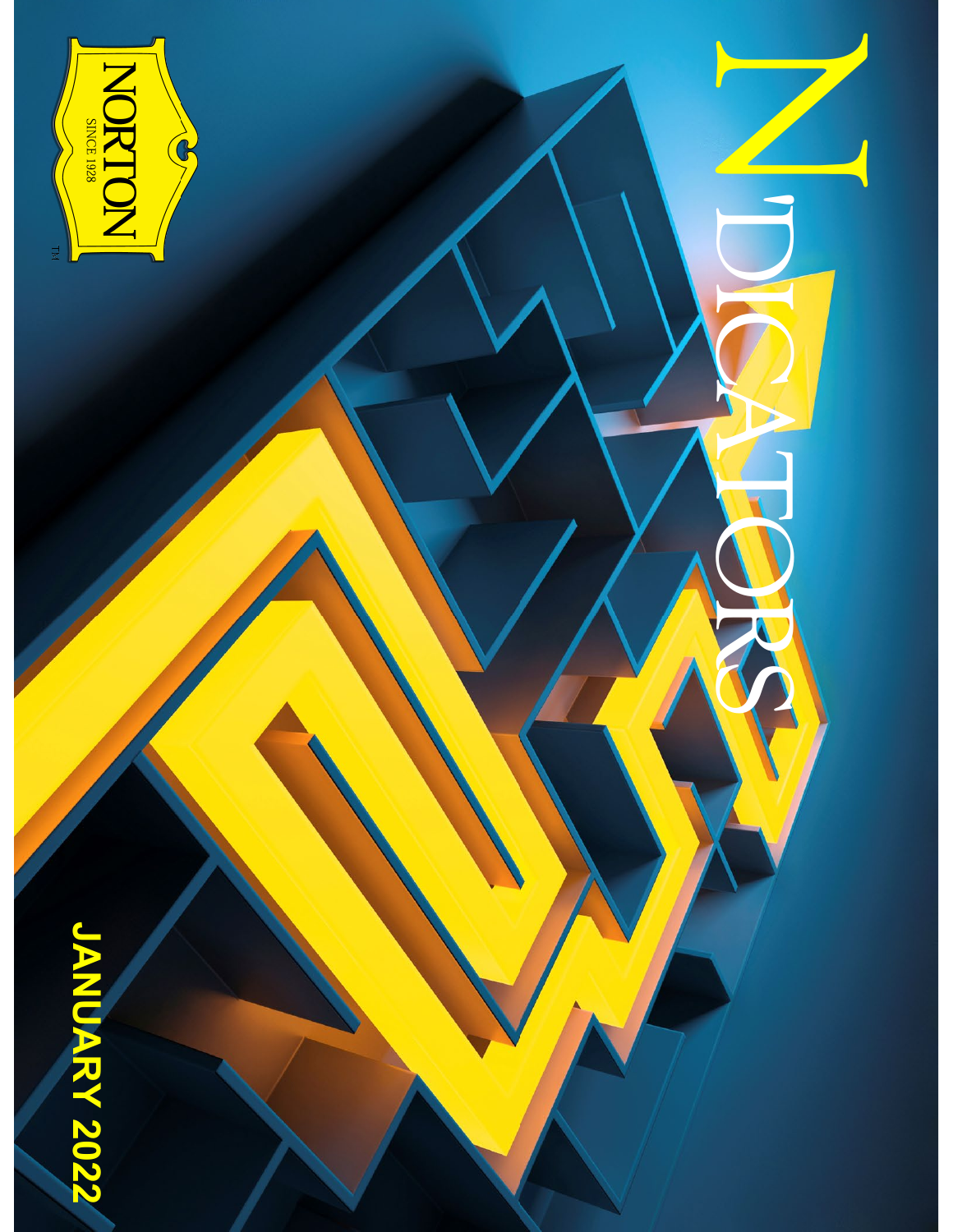

Copyright Norton Native Intelligence 2022.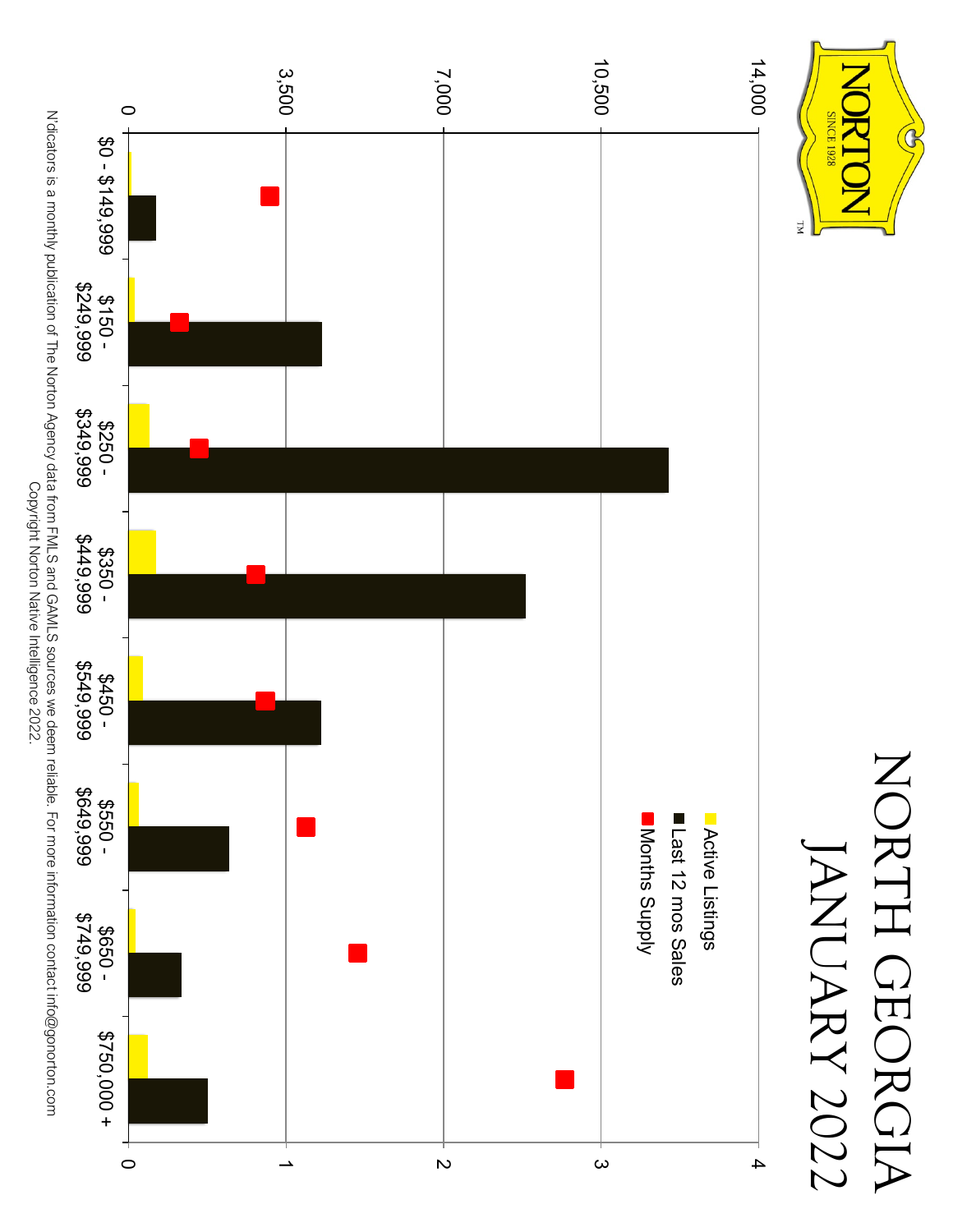

120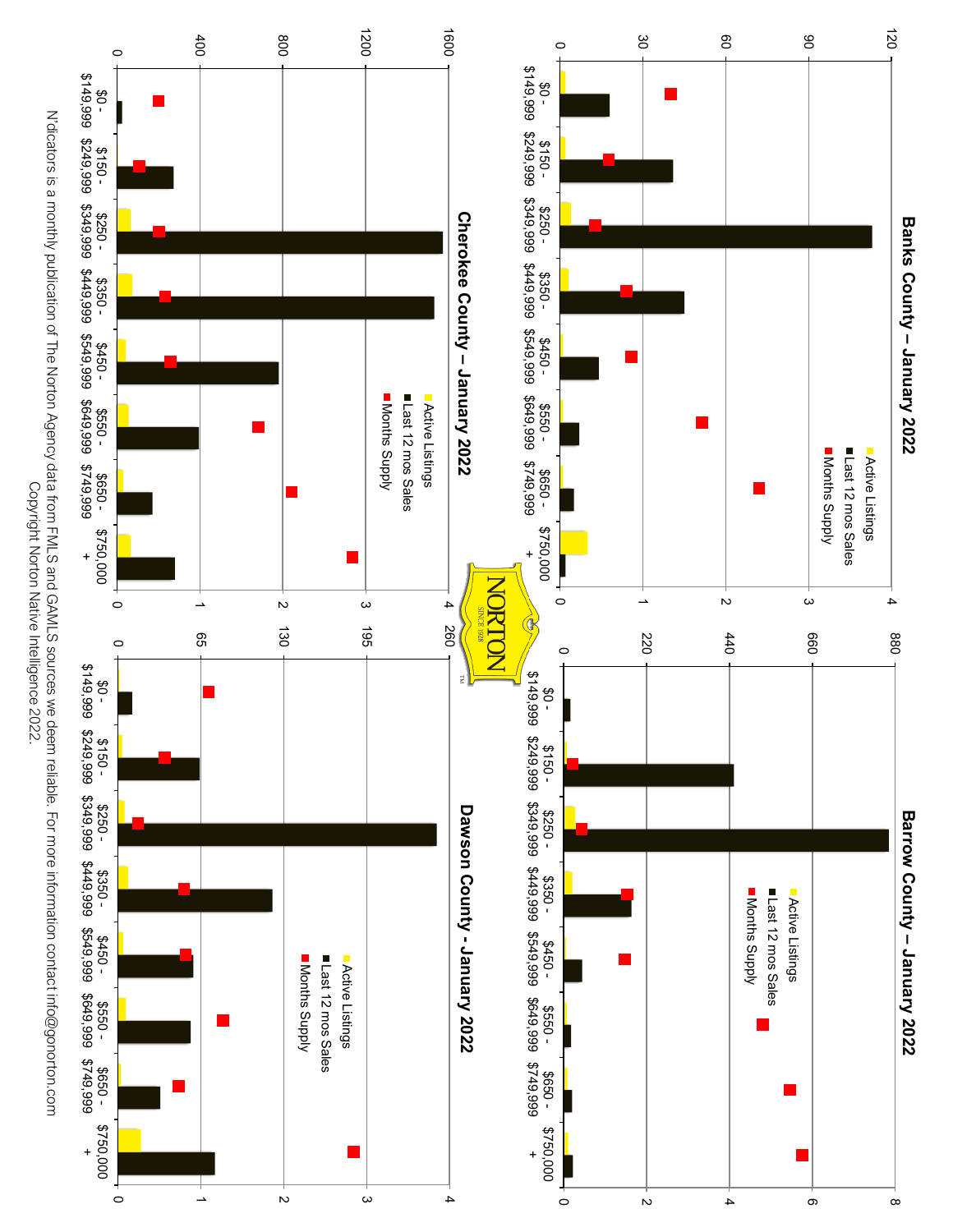![](_page_3_Figure_0.jpeg)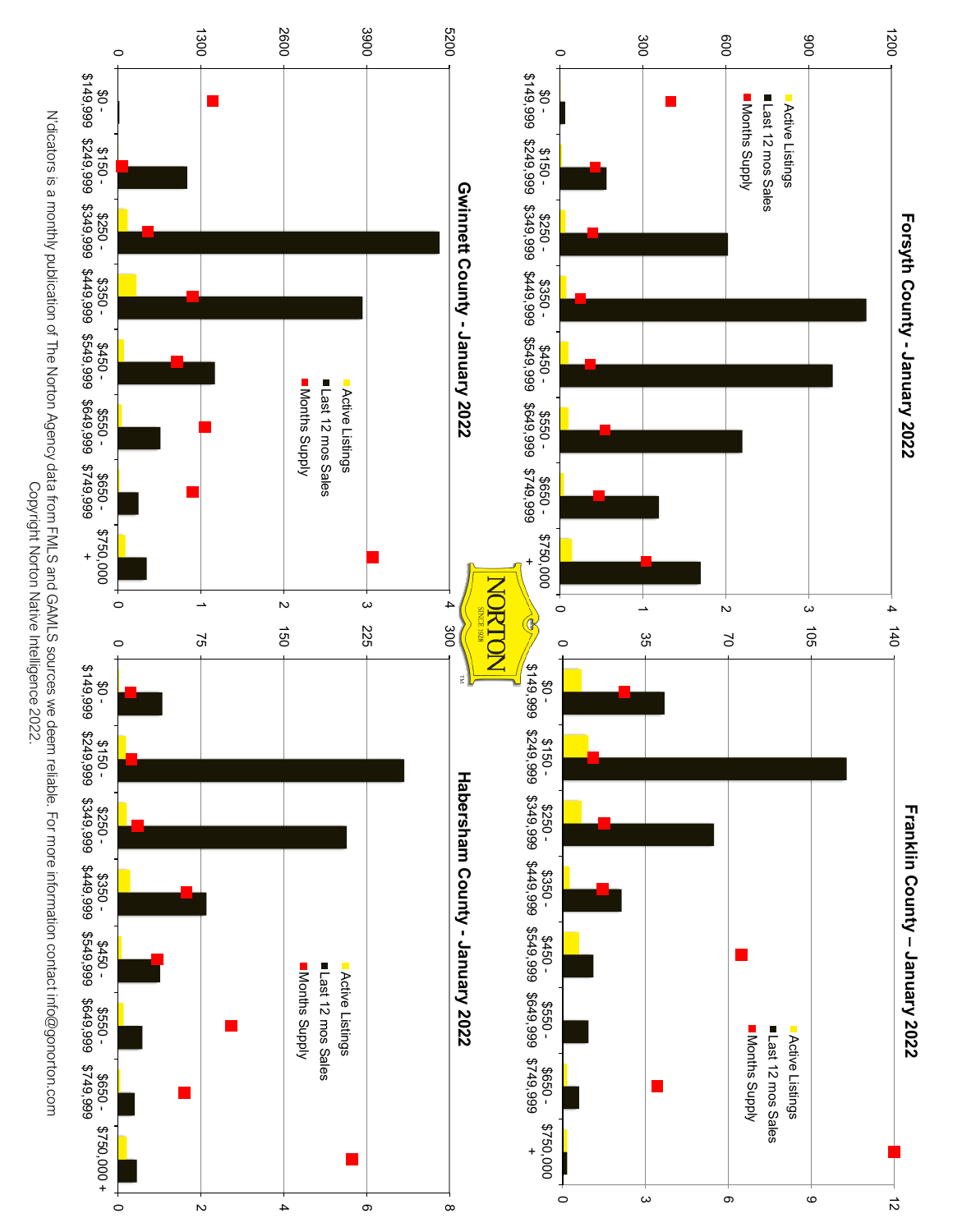![](_page_4_Figure_0.jpeg)